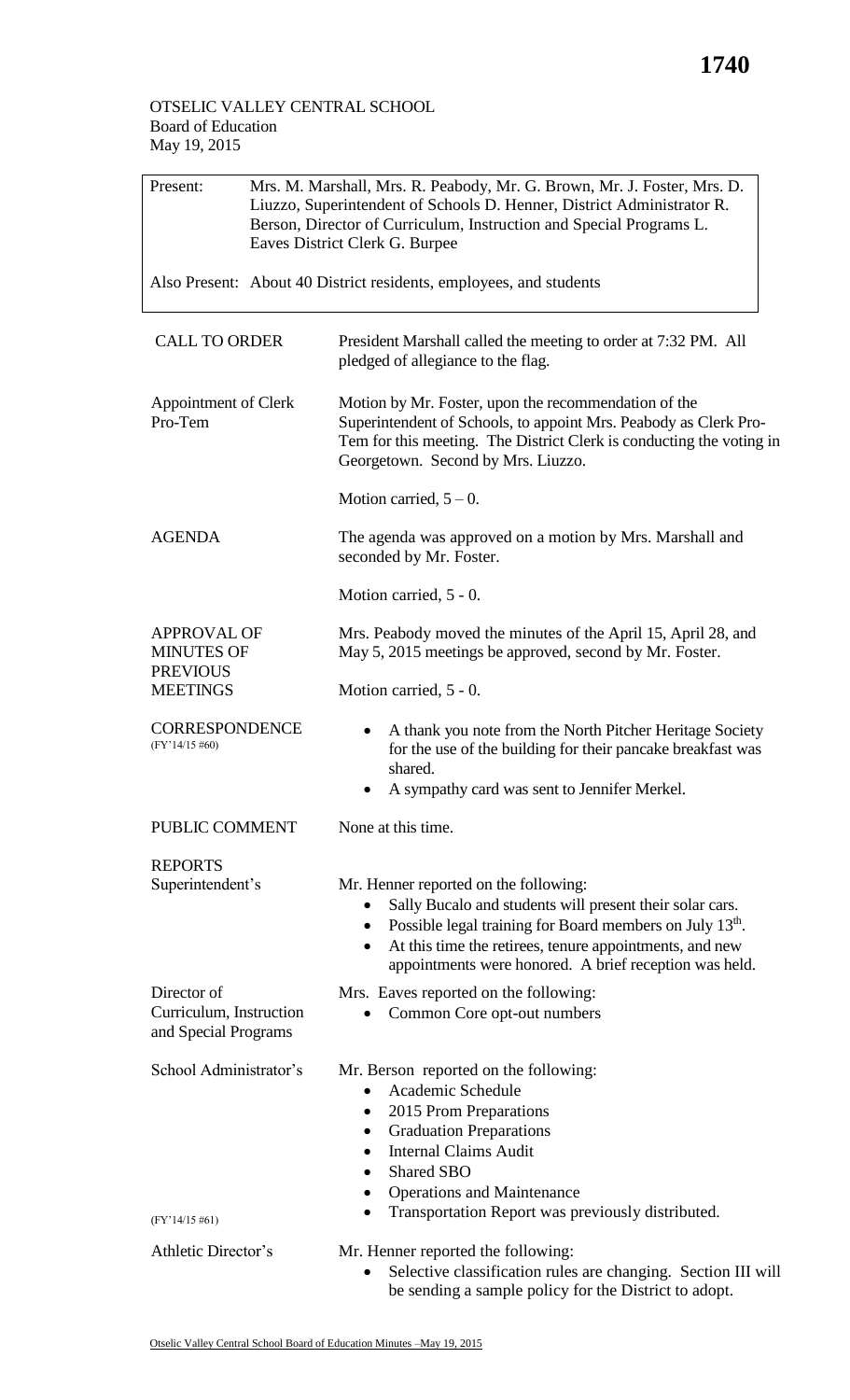| <b>Committee Reports</b>                                                                                                                                              | Safety Committee was re-scheduled, and has not met since<br>the last Board meeting.                                                                                                                                                                                                                                                                                                                                                                                                                                                                                                                                                                                                                                                                                                                                                                                                                                                                       |                                                                                                                                                                                                                                                                                          |                                                    |  |
|-----------------------------------------------------------------------------------------------------------------------------------------------------------------------|-----------------------------------------------------------------------------------------------------------------------------------------------------------------------------------------------------------------------------------------------------------------------------------------------------------------------------------------------------------------------------------------------------------------------------------------------------------------------------------------------------------------------------------------------------------------------------------------------------------------------------------------------------------------------------------------------------------------------------------------------------------------------------------------------------------------------------------------------------------------------------------------------------------------------------------------------------------|------------------------------------------------------------------------------------------------------------------------------------------------------------------------------------------------------------------------------------------------------------------------------------------|----------------------------------------------------|--|
|                                                                                                                                                                       |                                                                                                                                                                                                                                                                                                                                                                                                                                                                                                                                                                                                                                                                                                                                                                                                                                                                                                                                                           | Jeremy Foster reported that Policy Committee met prior to<br>this meeting this evening and that there was a review of<br>Newcomb schools international student policy. There are a<br>lot of exciting opportunities, and a lot of information<br>provided during this committee meeting. |                                                    |  |
|                                                                                                                                                                       |                                                                                                                                                                                                                                                                                                                                                                                                                                                                                                                                                                                                                                                                                                                                                                                                                                                                                                                                                           | Finance Committee did not report anything.                                                                                                                                                                                                                                               |                                                    |  |
| Board Member's                                                                                                                                                        | The following items were discussed:<br>Rachel Peabody said that community members in<br>Georgetown would like to see dates and events listed on<br>the board outside of the Georgetown building, similar to<br>the one in front of the building in South Otselic. This is an<br>efficient way to let many in Georgetown know the<br>upcoming events and important dates.<br>Rachel Peabody said that as we look into planning for the<br>٠<br>new school year, she would appreciate consideration being<br>made to placing pre-k through second grade students in the<br>first few seats on the bus. Since we take pride in the pre-k<br>through second graders having their own wing and being<br>separated from the older children, it would make sense to<br>do the same on the school buses.<br>Marcia Marshall thanked the baseball players for their hard<br>٠<br>work this season, and said that she has seen tremendous<br>growth in the players. |                                                                                                                                                                                                                                                                                          |                                                    |  |
| <b>Financial Reports</b><br>$(FY'14/15 - #62)$                                                                                                                        | Motion by Mrs. Liuzzo, to accept the April financial reports as<br>presented. Second by Mr. Foster.                                                                                                                                                                                                                                                                                                                                                                                                                                                                                                                                                                                                                                                                                                                                                                                                                                                       |                                                                                                                                                                                                                                                                                          |                                                    |  |
|                                                                                                                                                                       | Motion carried, 5 - 0.                                                                                                                                                                                                                                                                                                                                                                                                                                                                                                                                                                                                                                                                                                                                                                                                                                                                                                                                    |                                                                                                                                                                                                                                                                                          |                                                    |  |
| <b>UNFINISHED</b><br><b>BUSINESS</b>                                                                                                                                  | None at this time.                                                                                                                                                                                                                                                                                                                                                                                                                                                                                                                                                                                                                                                                                                                                                                                                                                                                                                                                        |                                                                                                                                                                                                                                                                                          |                                                    |  |
| <b>NEW BUSINESS</b><br>Personnel<br>Motion by Mrs. Marshall, upon the recommendation of the<br>Recommendations<br>Superintendent of Schools to appoint the following: |                                                                                                                                                                                                                                                                                                                                                                                                                                                                                                                                                                                                                                                                                                                                                                                                                                                                                                                                                           |                                                                                                                                                                                                                                                                                          |                                                    |  |
|                                                                                                                                                                       | Pamela Carr                                                                                                                                                                                                                                                                                                                                                                                                                                                                                                                                                                                                                                                                                                                                                                                                                                                                                                                                               | Retirement<br>resignation as a<br>school aide after 34<br>years of service                                                                                                                                                                                                               | Effective June 30,<br>2015                         |  |
|                                                                                                                                                                       | <b>Jesse Fendryk</b>                                                                                                                                                                                                                                                                                                                                                                                                                                                                                                                                                                                                                                                                                                                                                                                                                                                                                                                                      | Conditional three<br>year probationary<br>appointment as<br>physical education<br>teacher at a salary<br>per the 2011-2015<br><b>OVTA</b> contract                                                                                                                                       | Effective May 20,<br>2015 through May<br>19, 2018  |  |
|                                                                                                                                                                       | Roy Marshall                                                                                                                                                                                                                                                                                                                                                                                                                                                                                                                                                                                                                                                                                                                                                                                                                                                                                                                                              | Appointment as the<br>lead maintenance<br>and grounds<br>custodian, with an<br>increase of \$1.00<br>per hour                                                                                                                                                                            | Effective May 20,<br>2015 through June<br>30, 2015 |  |
|                                                                                                                                                                       | <b>Kimberly Marshall</b>                                                                                                                                                                                                                                                                                                                                                                                                                                                                                                                                                                                                                                                                                                                                                                                                                                                                                                                                  | Appointment as the<br>daytime lead                                                                                                                                                                                                                                                       | Effective May 20,<br>2015 through June             |  |

custodian, with an

30, 2015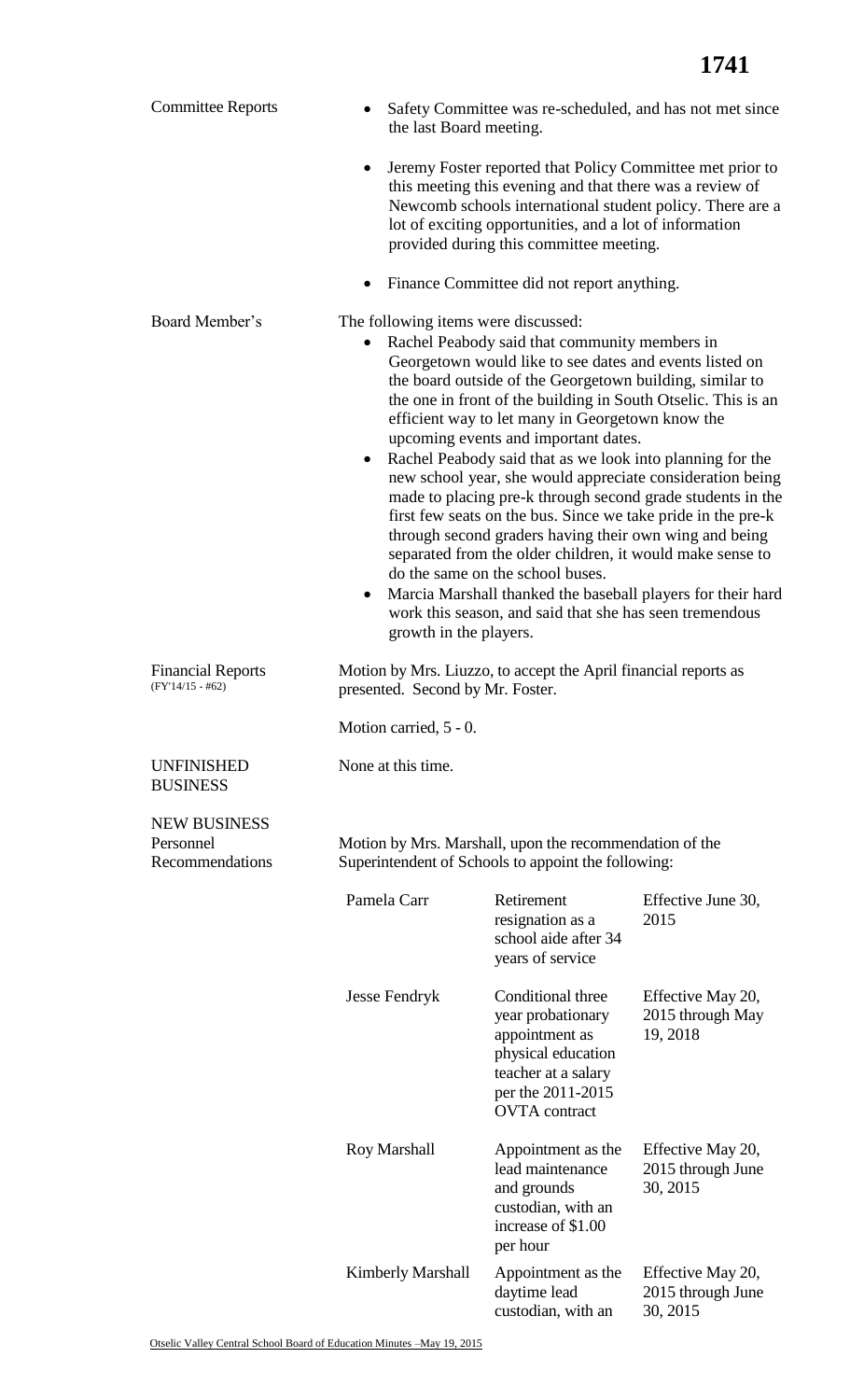|                                                                                |                                                                                                                                                                                                                                                                                                                                                                                                                                                                                                                             | increase of \$1.00<br>per hour                                                                                                                                                                                                                                                                                                                                                                                                                                                                                           |                                                    |  |
|--------------------------------------------------------------------------------|-----------------------------------------------------------------------------------------------------------------------------------------------------------------------------------------------------------------------------------------------------------------------------------------------------------------------------------------------------------------------------------------------------------------------------------------------------------------------------------------------------------------------------|--------------------------------------------------------------------------------------------------------------------------------------------------------------------------------------------------------------------------------------------------------------------------------------------------------------------------------------------------------------------------------------------------------------------------------------------------------------------------------------------------------------------------|----------------------------------------------------|--|
|                                                                                | E. Michael Shuman                                                                                                                                                                                                                                                                                                                                                                                                                                                                                                           | Appointment as the<br>night lead<br>custodian, with<br>an increase of \$1.00<br>per hour                                                                                                                                                                                                                                                                                                                                                                                                                                 | Effective May 20,<br>2015 through June<br>30, 2015 |  |
|                                                                                | Second by Mrs. Peabody.                                                                                                                                                                                                                                                                                                                                                                                                                                                                                                     |                                                                                                                                                                                                                                                                                                                                                                                                                                                                                                                          |                                                    |  |
|                                                                                | Motion carried, 5 - 0.                                                                                                                                                                                                                                                                                                                                                                                                                                                                                                      |                                                                                                                                                                                                                                                                                                                                                                                                                                                                                                                          |                                                    |  |
| <b>Tenure Appointments</b>                                                     |                                                                                                                                                                                                                                                                                                                                                                                                                                                                                                                             |                                                                                                                                                                                                                                                                                                                                                                                                                                                                                                                          |                                                    |  |
| Lacey Eaves - School<br><b>District Leader</b>                                 | Motion by Mrs. Marshall, upon the recommendation of the<br>Superintendent of Schools, that Lacey Eaves, 6607 Lebanon Road,<br>Earlville NY 13332, having successfully completed her<br>probationary period $(5/16/2012 - 5/15/2015)$ and having<br>professional certification as a school district leader, certification<br>number 641557121, be granted a tenure appointment in the tenure<br>area of school district leader, effective July 29, 2015. Second by<br>Mrs. Liuzzo.                                           |                                                                                                                                                                                                                                                                                                                                                                                                                                                                                                                          |                                                    |  |
|                                                                                | Motion carried, $5-0$ .                                                                                                                                                                                                                                                                                                                                                                                                                                                                                                     |                                                                                                                                                                                                                                                                                                                                                                                                                                                                                                                          |                                                    |  |
| Gregory Milunich -<br>Students with<br><b>Disabilities</b>                     | Motion by Mrs. Peabody, upon the recommendation of the<br>Superintendent of Schools, that Gregory Milunich, 1604 Rita Road,<br>Vestal, NY 13850, having successfully completed his probationary<br>period $(11/6/2012 - 11/5/2015)$ and having initial certification as a<br>students with disabilities, Grade 7-12, social studies teacher,<br>certification number 525586111, be granted a tenure appointment in<br>the tenure area of students with disabilities, effective November 7<br>2015. Second by Mrs. Marshall. |                                                                                                                                                                                                                                                                                                                                                                                                                                                                                                                          |                                                    |  |
|                                                                                | Motion carried, $5 - 0$ .                                                                                                                                                                                                                                                                                                                                                                                                                                                                                                   |                                                                                                                                                                                                                                                                                                                                                                                                                                                                                                                          |                                                    |  |
| Eric Wentworth,<br><b>Social Studies Grade</b><br>$7 - 12$                     | Motion by Mrs. Marshall, upon the recommendation of the<br>Superintendent of Schools, that Eric Wentworth, PO Box 91, South<br>Otselic NY 13155, having successfully completed his probationary<br>period $(9/20/2012 - 9/19/2015)$ and having initial certification as a,<br>social studies, grades 7-12 teacher, certification number 819533142,<br>be granted a tenure appointment in the tenure area of social studies,<br>grades 7-12, effective September 21, 2015. Second by Mr. Foster.                             |                                                                                                                                                                                                                                                                                                                                                                                                                                                                                                                          |                                                    |  |
|                                                                                | Motion carried, $5 - 0$ .                                                                                                                                                                                                                                                                                                                                                                                                                                                                                                   |                                                                                                                                                                                                                                                                                                                                                                                                                                                                                                                          |                                                    |  |
| Anthony Zaia,<br>Mathematics 7-12,<br>and Students with<br><b>Disabilities</b> |                                                                                                                                                                                                                                                                                                                                                                                                                                                                                                                             | Motion by Mrs. Liuzzo, upon the recommendation of the<br>Superintendent of Schools, that Anthony Zaia, 9 Bankrupt Road,<br>Phoenix NY 13135, having successfully completed his<br>probationary period $(9/4/2012 - 9/3/2015)$ and having initial<br>certification as a, mathematics, grades 7-12 teacher, certification<br>number 635405121, be granted a tenure appointment in the tenure<br>area of mathematics, grades 7-12, and students with disabilities,<br>effective September 5, 2015. Second by Mrs. Marshall. |                                                    |  |
|                                                                                | Motion carried, $5 - 0$ .                                                                                                                                                                                                                                                                                                                                                                                                                                                                                                   |                                                                                                                                                                                                                                                                                                                                                                                                                                                                                                                          |                                                    |  |
| Committee on Special<br>Education<br>Recommendations                           | Motion by Mrs. Marshall, to accept the recommendations of the<br>Committee on Special Education resulting from the meetings held<br>on November 18, December 5, December 8, December 29, 2014 and<br>January 16, February 24, March 2, March 6, March 16, April 7,<br>April 28, May 1, May 5, May 11, and May 15, 2015. Second by Mr.                                                                                                                                                                                       |                                                                                                                                                                                                                                                                                                                                                                                                                                                                                                                          |                                                    |  |